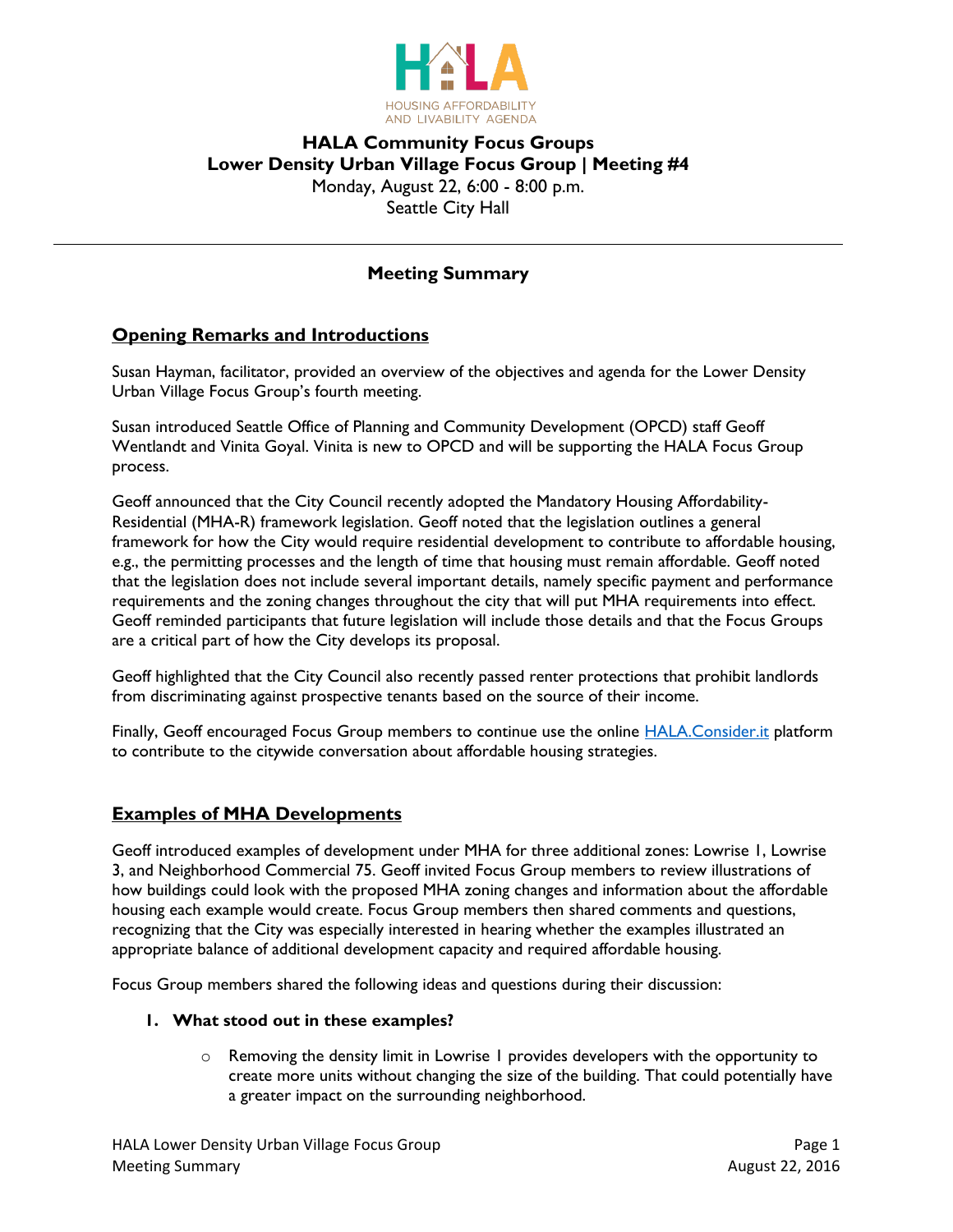### **2. What aspects of the examples did you like? What aspects did you not like?**

- $\circ$  The Neighborhood Commercial 75 illustrations and information are helpful, and the larger building is welcome. However, buildings of that size should provide neighborhoods with a larger number of units than current projections show.
- o The entrances to buildings should always face the street to enhance resident accessibility and enhance the streetscape.

### **3. Are there any changes that you would recommend or other ideas the City should consider?**

- o The existing density limit for Lowrise 1 is important. This is often a transition zone between urban villages and single-family areas. Therefore, the City should manage development in these zones at the edge of urban villages more deliberately.
- o Retain a density limit of some amount in the Lowrise 1 zone. Don't remove it completely because that would lead to a monoculture of very small units.
- $\circ$  The City should incentivize or require developers to build a variety of housing types in the Neighborhood Commercial 75 buildings. A larger percentage of the affordable homes constructed should be family-friendly, not just studio and one-bedroom units.
- o In Lowrise 3, removal of side setbacks will be jarring to neighboring houses.
- o Payment and performance requirements in the densest areas of urban villages should be as high as possible.
- $\circ$  Keep the future in mind when expanding urban village boundaries and making zoning changes. Areas considered inaccessible for public transit now will not necessarily be inaccessible in 20 years. It is short-sighted to focus density only near current transit corridors. MHA needs more flexibility in zoning laws to allow for these types of changes.
- o It is important to incorporate public space in or around buildings in the Neighborhood Commercial 75 zone. Incorporating this space is a way to enhance the development's value not just to developers and businesses but to the overall neighborhood and community. This strategy may need to be considered on a case-by-case basis, but the City should develop a standard. Also prioritize front entrances instead of side entrances in buildings.
- o What will be the impact on parking?
- o It will be important to figure out what will pencil out for developers.

## **Final MHA Implementation Principles and Focus Group Process Update**

Geoff thanked the group for their comments on the draft summary of Focus Group input on the MHA principles that the City presented in July. He reminded Focus Group members that City will use these principles as a guide when developing the proposed zoning changes that will implement MHA.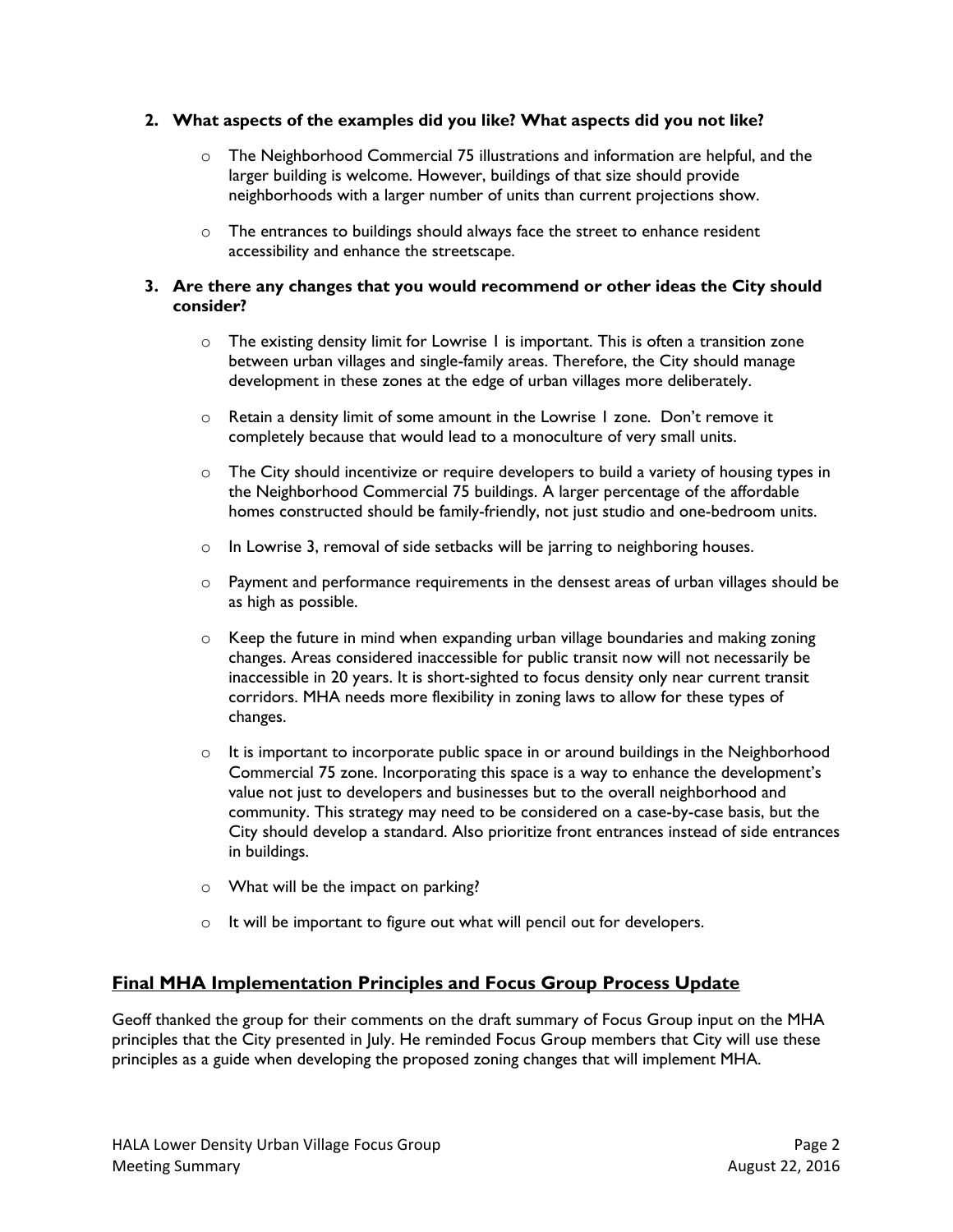Geoff briefly provided Focus Group members with an overview of how their perspectives and their feedback updated MHA principles. He encouraged Focus Group members to get in touch if they had any questions about the final language included in MHA principles.

# **RSJI, Equity, and MHA**

Geoff stated that many Focus Group members have expressed interest at past meetings in learning more about how the City was working to ensure that the broader HALA process (not just MHA) furthered the goals of the City's Race and Social Justice Initiative (RSJI). OPCD staff presented four categories of HALA strategies aimed at advancing equality and expanding opportunity:

- **1. Renter protections:** Policies to ensure fairness in the application processes and prohibit rent increases in substandard housing.
- **2. Preservation of existing affordable housing:** The City will use funding from MHA and other sources to fund the acquisition and preservation of existing affordable housing through non-profit organizations. Other policies would incentivize private landlords to upgrade and maintain affordable rents.
- **3. Creation of new affordable housing**: MHA would increase the number of affordable and market-rate housing choices for people.
- **4. Investing in communities:** City- and community-led investments to increase community opportunity and wellbeing, including preschool programs, professional training, and pollution reduction.

Turning to MHA, Geoff noted that the City will be preparing an Environmental Impact Statement (EIS) to analyze the potential impacts on housing, transportation, air and water quality, and other elements of the environment. He said that the City is especially interested in using this EIS to evaluate how MHA could affect displacement.

Geoff explained that the City is currently in the "scoping" phase of the EIS process. The City expects to analyze three different scenarios (i.e., alternatives) in the EIS:

| <b>Alternative 1:</b> MHA is not implemented (no action)                                                                         |
|----------------------------------------------------------------------------------------------------------------------------------|
| <b>Alternative 2:</b> MHA is implemented as outlined in the HALA Grand Bargain                                                   |
| <b>Alternative 3:</b> MHA is implemented with integrated program measures focused on reducing<br>displacement in high-risk areas |
|                                                                                                                                  |

Geoff asked Focus Group members to consider how implementing the MHA zoning changes and affordable housing requirements could affect displacement or advance the City's goals for racial and social equity. Geoff invited members to share their ideas and questions about how Alternative 3 could be framed to minimize displacement. Geoff offered potential ideas, including limiting urban village boundary expansions in areas where risk of displacement is high, reducing the scale of zoning changes in areas where risk of displacement is high, or focusing the City's affordable housing investments in areas where risk of displacement is high.

In response, Focus Group members shared the following ideas with the City regarding the EIS: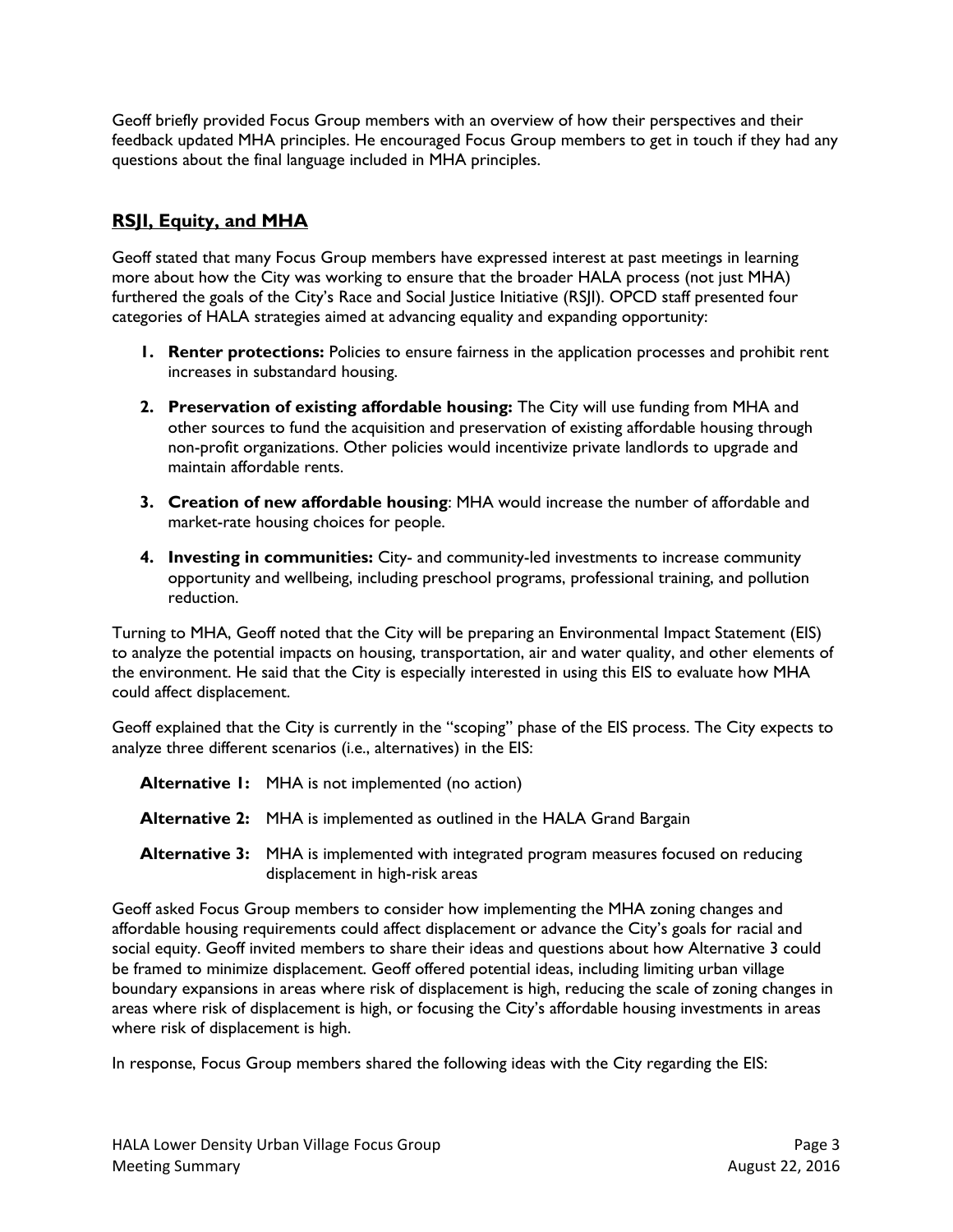- It is important for the City to define displacement resulting from different causes. Could the City potentially develop a model distinguishes displacement associated with development from other causes, such as economic displacement? If the EIS incorporated this approach, it would allow the City to estimate displacement risk more accurately.
- The City could inventory landlords who are already charging low rents. Furthermore, the City could work with landlords to get data that may help to measure displacement risk more accurately.
- Landlords in many areas of Seattle are challenged by increasing property taxes. These costs then need to be passed along to renters, and rent costs increase as a result. The City could study the potential effect of tax deferments (or other programs) on mitigating rising rent costs and decreasing displacement. Another option would be to use money from MHA payments to subsidize smaller landlords and maintain the city's existing low-cost market-rate housing.
- While directing development to certain areas of the city might reduce physical displacement, economic displacement will continue to occur unless housing supply keeps up with demand. A solution to housing scarcity would be to increase the number of available homes citywide.
- MHA policies that would increase affordable housing in certain areas with high displacement risk could create affordable housing "hot spots" in the city and hinder equity goals. The EIS should consider these factors.
- The City should phase in zoning changes to minimize the indirect displacement that rising rents cause. This could help to smooth community transitions and help residents.
- The City needs to allow time for infrastructure improvements to be made so that areas near urban villages can support growth.
- The people of Seattle need a solution for affordable housing as quickly as possible. Preservation of small-scale projects is the most efficient way to meet the need for affordable housing.
- Does the City have the right to refuse turnover of buildings? The investments could be directed into land banking.
- Could a fee or tax such as Vancouver's be considered for individuals or companies from out-ofstate or out-of-country buying up Seattle's real estate? Funds could then be directed towards enhancing affordable housing.
- Prioritize affordable housing in areas with a high risk of displacement, but also focus it in areas of high opportunity. Distribute affordable housing evenly to create true mixed-income communities.
- Access to jobs and economic opportunity is a crucial policy lever.
- Can the affordable housing plan incorporate phasing/prioritizing in order to serve immediate needs instead of making zoning changes citywide?

Geoff encouraged Focus Group members to continue thinking about the upcoming EIS scoping process and to submit any additional ideas or comments to the City by **Friday, September 9**.

## **Observer Comment**

Susan invited the observers in attendance to share brief comments with the group: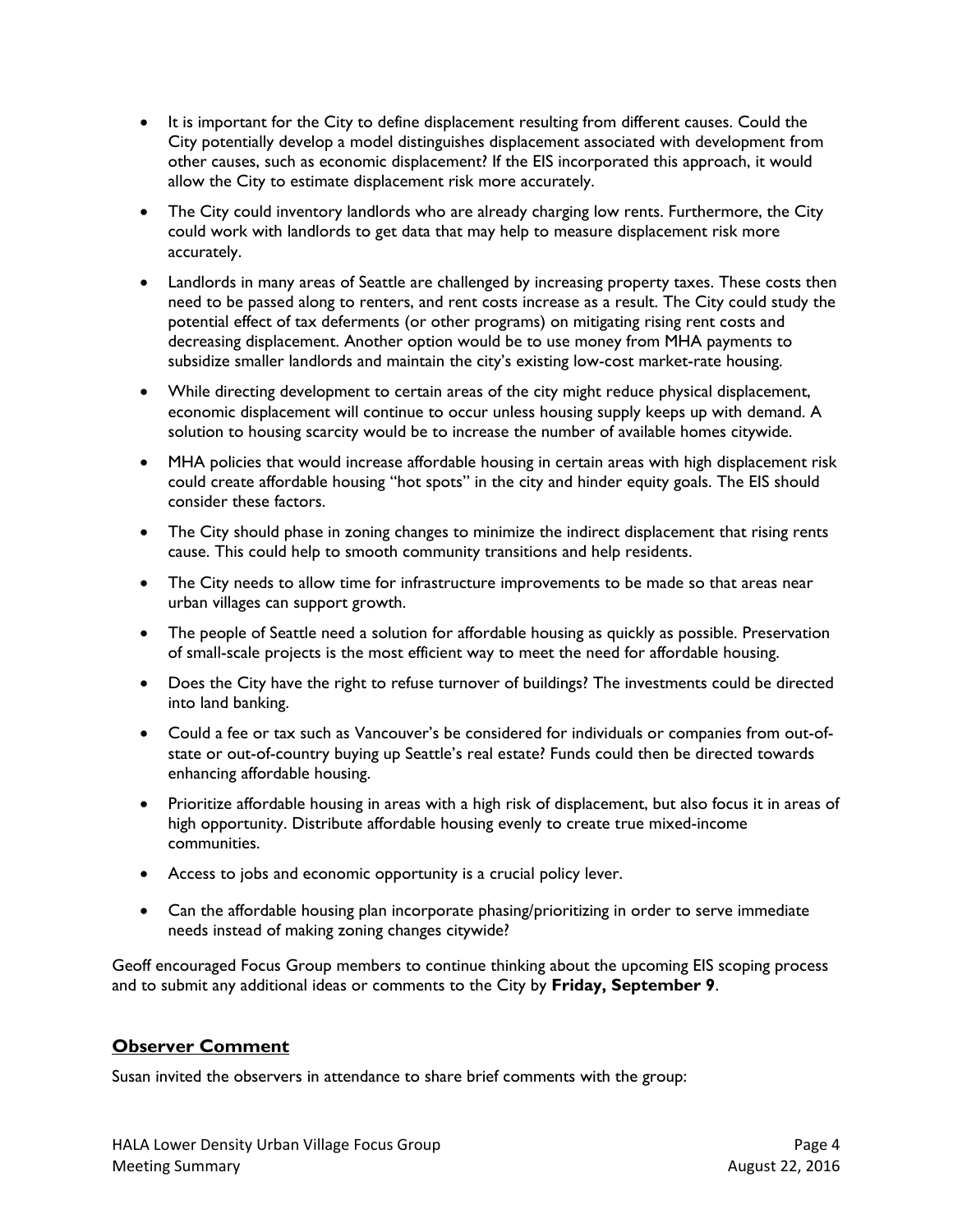- One observer stated that, as a landlord and small developer, their perspective had not been commonly shared in the Focus Group meetings until this one. The observer also noted that they could answer certain questions raised during the meeting. The observer responded to a comment about the removal of density limits being a "give" to developers. The observer explained that going from a 1,000-square-foot unit to a 500-square-foot unit is not valuable to developers because the developer would need to then build more features into each unit, such as walls. The observer shared that they personally prefer to develop larger units because it allows for more flexibility, though they noted that larger units do not seem like a common trend in the current Seattle market, which seems to be responding to an increased demand from individual households.
- One observer recommended that the group read an article on the editorial page of the *Seattle Times* about equity, which highlighted the underlying issues of equity in home ownership. The article talked about the downside of cutting out portions of the population from achieving the American Dream. The current environment incentivizes developers to build and outbid individuals. The observer shared their concerns that Seattle needs to be careful to not hasten the demise of goal of homeownership. The observer also stated that they would feel more comfortable with this process if they were convinced that City Council was giving it the same time and thought that the Focus Group members are.
- One observer shared that the American Dream of owning a home is still very important to people, but that it is not easy and it takes time. People need to save, budget, and sacrifice. The observer expressed their lack of support for encouraging development, because renters end up not gaining anything. The observer thought that it would be better for the City to offer classes about budgeting and to not minimize the work ethic behind the process of purchasing a home. The observer said that young people are used to instant gratification and say that they can never afford a home in Seattle, but that is not true. The City should not give things away to people, but instead teach them to be money smart.

## **Next Steps**

Geoff thanked the group for their participation and discussion. He reviewed a timeline of upcoming meetings, meeting topics, and process outcomes. He noted that, based on preliminary feedback from the HALA Focus Group survey, the City was considering a joint Focus Group meeting in September. Geoff said the City and facilitators would be in touch once they determined the final date for this joint meeting. Geoff noted that the next meeting would likely include examples of MHA zoning changes for the Focus Group members to review and discuss.

## **Attendees**

### **Focus Group members:**

- **•** Angus Davis
- Anna Bonnett
- **•** Carson Dietz **Hartmann**
- Charles Loeffler
- Cindi Barker
- **•** Dawn Gearhart
- Eldan Goldenberg
- Erin Kelly
- **•** Ginnie Hance
- Jenny Weinstein
- Kristopher Clemmons
- Mahim Lakhani
- Mallory Kronlund
- Mary Holscher
- Maryl Kohl
- Maureen Caruso
- Mike Caughey
- Nancy Zugschwerdt
- Shannon Goodwin